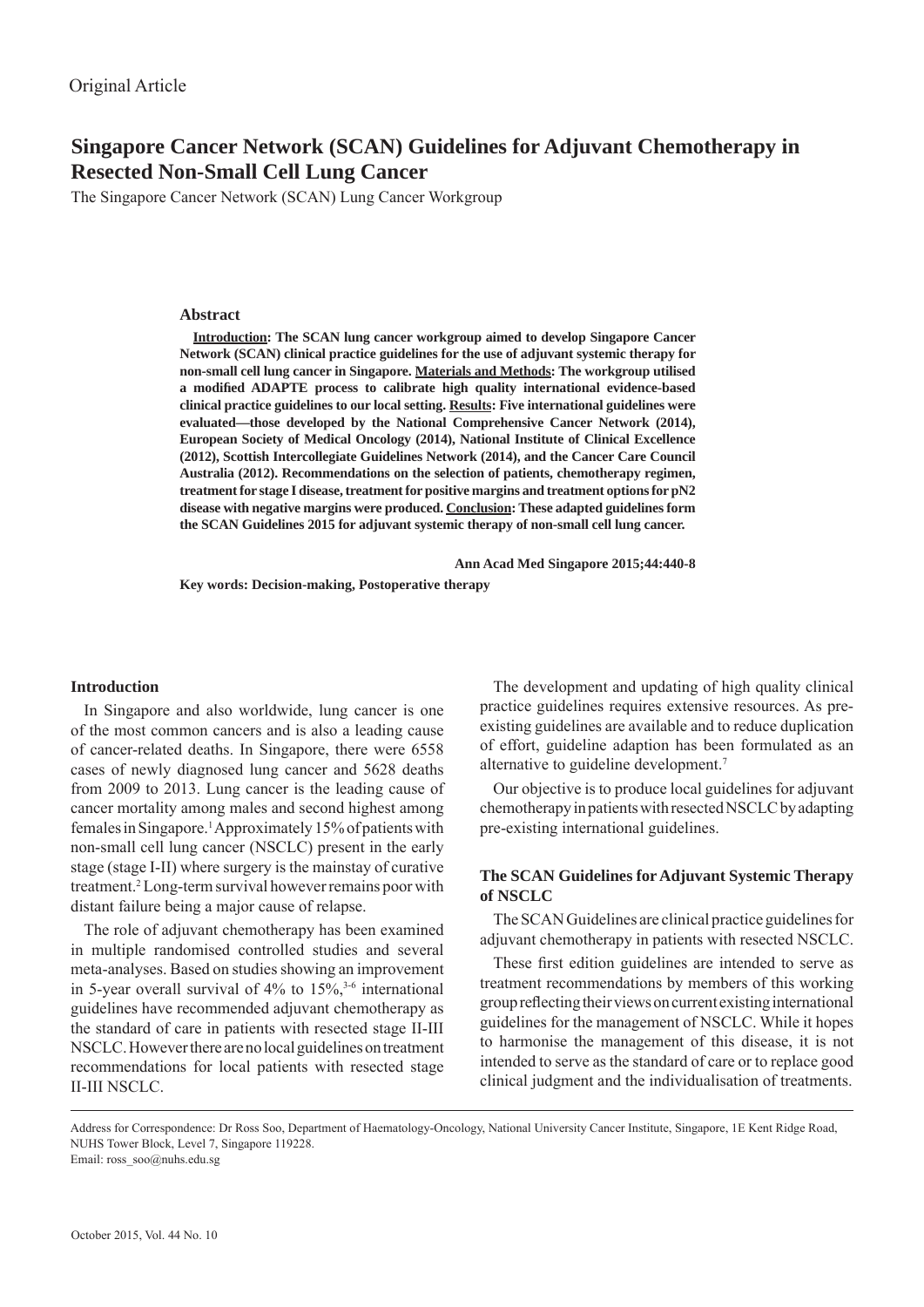# **Target Users of the Guidelines**

The guidelines will be of interest to oncologists, oncology nurse specialists, pharmacists, allied health workers and general practitioners involved in the management of patients with NSCLC.

## **Guideline Recommendations/Development**

The SCAN Lung Cancer Workgroup comprises a panel of 12 oncologists and 1 pharmacist from Singapore with special interests in the management of lung cancer. Membership of the workgroup was by invitation. The workgroup elected its own chairperson and decided on its own scope. Guideline selection was conducted through workgroup consensus. Potential conflicts of interest were declared by the International Committee of Medical Journal Editors (ICMJE) guidelines. Secretarial support for the overall guideline development effort was provided by Annals, Academy of Medicine Singapore. No other financial support was obtained. Guideline searching was conducted by the section lead. The group met once in person, and completed guideline development through email communication.

The ADAPTE framework 7 was used as a pragmatic structure and guidance for calibration of international high quality guidelines to the Singapore context. The framework involves 3 phases: set-up, adaptation and finalisation. During the set-up phase, available resources were considered. During the adaptation phase, high quality guidelines were selected for evaluation and structured approaches developed for guideline evaluation and selection. This involved the extraction of data on source guideline development, the setting up of mechanisms for selecting recommendations and also recognising possible dissent amongst panel members. Calibration of guidelines to the local context based on available Singapore data was encouraged. The finalisation phase involved writing, external review, stakeholder feedback, and the setting up of a mechanism for regular updating. For each individual recommendation, agreement was established by a simple majority for established international recommendations and by a twothird majority for independent local recommendations. Dissenting workgroup members were invited to include comments for each recommendation. International measures of cost-effectiveness for each recommendation were obtained where available but not used to inform the recommendations.

These guidelines set out to answer the following questions pertaining to the use of adjuvant chemotherapy in patients with NSCLC (Table 1):

- 1. Which patients are suitable?
- 2. What regimen should be used?
- 3. What is the role of adjuvant chemotherapy in stage I?
- 4. What treatment options are available for positive margins?
- 5. What are the treatment options for pN2 disease with negative margins?

Five international guidelines were selected for review (Supplementary Table 1):

- "NCCN Clinical Practice Guidelines for Non-Small Cell Lung Cancer" (version 5.2015) by the National Cancer Comprehensive Network (NCCN, USA)8
- "Early and Locally Advanced Non-Small-Cell Lung Cancer (NSCLC): ESMO Clinical Practice Guidelines for Diagnosis, Treatment and Follow-up" by the European Society for Medical Oncology (ESMO), 20139
- "NICE Pathways Treatment for Non-Small-Cell Lung Cancer" by the National Institute for Health and Care Excellence (NICE, 2014)<sup>10</sup>
- "Management of Lung Cancer" by the Scottish Intercollegiate Guidelines Network (SIGN), 201411
- "Cancer Council Australia Lung Cancer Guidelines Working Party (CCCALCGWP) Clinical Practice Guidelines for the Treatment of Lung Cancer" by the Cancer Council Australia Lung Cancer Guidelines Working Party, 201412

For each recommendation, the grade of recommendation as defined by the original guideline is given. The definition of the levels of evidence and grades of recommendation for each guideline are provided in the supplementary material. The level of evidence or grades of strength of their recommendation were not stated in the NICE guidelines.

These guidelines will be reviewed or updated every 2 years. If there are significant new developments that impact the management of NSCLC, it will be reviewed earlier.

# **1. Which Patients are Suitable?**

The majority of randomised adjuvant trials studied patients with resected stage II-III NSCLC.<sup>6</sup> The role of adjuvant chemotherapy in resected stage I NSCLC will be addressed in a later section. In a recent meta-analysis of individual patient data from 34 trial comparisons and 8447 patients, an absolute survival benefit of  $4\%$  (from  $60\%$  to  $64\%$ ) at 5 years was seen with the addition of adjuvant chemotherapy with a hazard ratio [HR] of 0.86 (95% CI, 0.81 to 0.92; *P*   $\leq 0.0001$ ).<sup>6</sup> There is no local data available on the benefits of adjuvant chemotherapy in patients with NSCLC.

In the recent meta-analysis, it appeared there was an increasing relative effect of adjuvant chemotherapy on the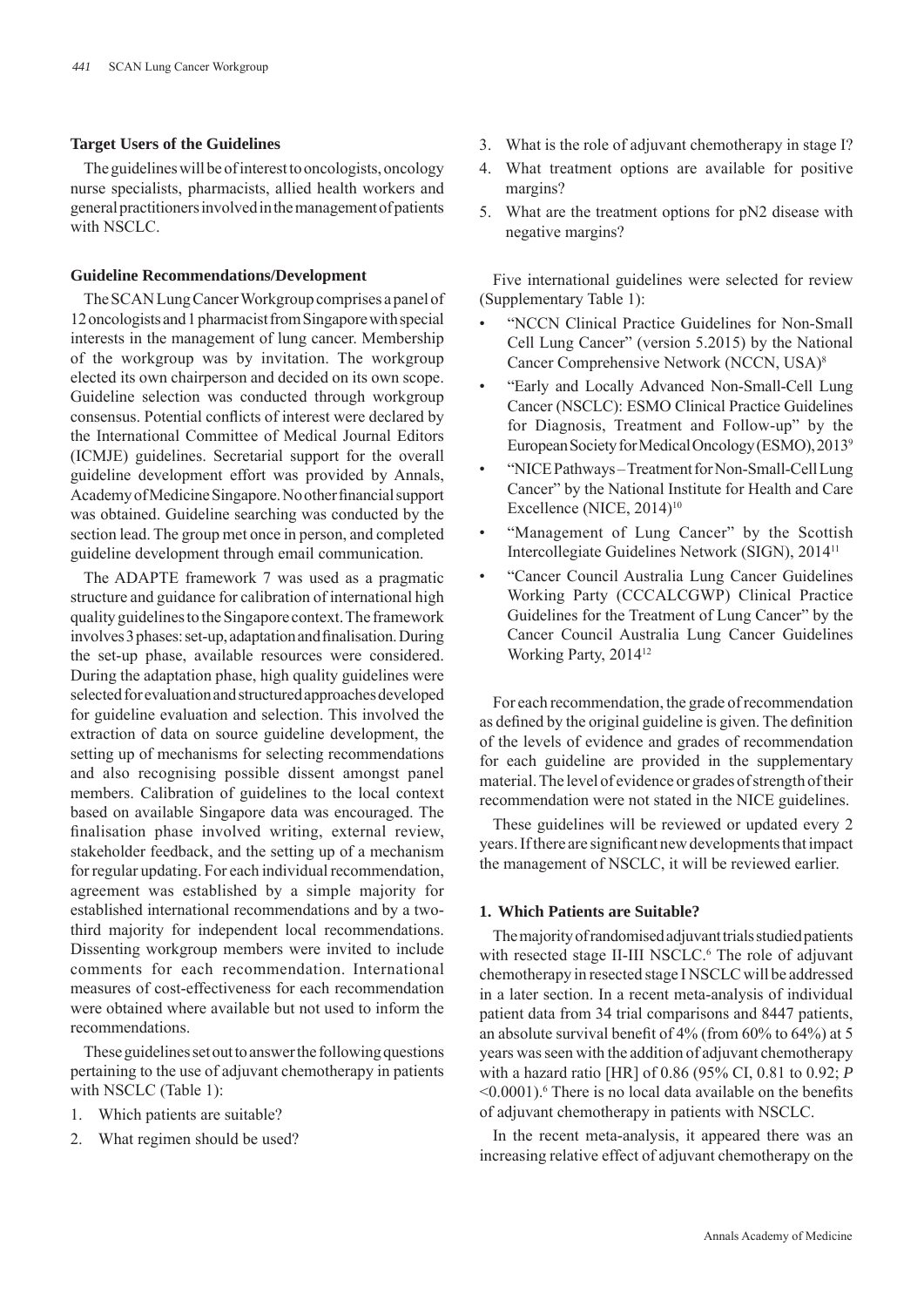Table 1. Singapore Cancer Network (SCAN) Guidelines for the Use of Adjuvant Systemic Therapy for Non-Small Cell Lung Cancer

|                                                                                | <b>Guideline Recommendations</b>                                                                                                                                                                                                                                                                                                                                                                                                                                                                                                                                                      |
|--------------------------------------------------------------------------------|---------------------------------------------------------------------------------------------------------------------------------------------------------------------------------------------------------------------------------------------------------------------------------------------------------------------------------------------------------------------------------------------------------------------------------------------------------------------------------------------------------------------------------------------------------------------------------------|
| 1. Which Patients are Suitable?                                                | <b>SIGN</b> Guidelines:<br>1. The risks and benefits of postoperative systemic anticancer therapy should be discussed with each patient (GPP).<br>2. Patients with good performance status (PS 0-1) and completely resected pathological stage II-III NSCLC with<br>negative margins should be offered platinum-based postoperative systemic anticancer therapy (A).                                                                                                                                                                                                                  |
| 2. What Regimen Should be<br>Used?                                             | <b>CCCALCGWP</b> Guidelines:<br>Patients with completely resected stage II NSCLC should be offered 3-4 cycles of adjuvant cisplatin-based<br>chemotherapy $(A)$ .<br>Patients who have a good performance status (WHO 1, 2) and completely resected stage III non-small cell lung<br>cancer should be offered adjuvant cisplatin-based chemotherapy (A).                                                                                                                                                                                                                              |
| 3. What is the Role of Adjuvant<br>Chemotherapy in Stage I?                    | <b>NCCN</b> Guidelines:<br>1. Observation is recommended for patients with T1ab, N0 tumours with negative surgical margins (Category 2A).<br>2. Patients with T2ab, N0 tumours with negative surgical margins are usually observed (Category 2A).<br>3. Chemotherapy for high risk features (include poorly differentiated tumours, vascular invasion, wedge resection,<br>$>4$ cm, visceral pleural involvement, and incomplete LN sampling) (Category 2A).                                                                                                                          |
| 4. What Treatment Options are<br>Available for Positive Margins?               | <b>NCCN</b> Guidelines:<br>1. Stage IA with R1 or R2: (1) re-resection (Category 2A) or (2) RT (Category 2B).<br>2. T2abN0: (1) re-resection $+/-$ chemotherapy, (2) RT $+/-$ chemotherapy (Category 2A).<br>3. Stage II positive margins with R1: (1) re-resection and chemotherapy, (2) chemo-radiation (either sequential or<br>concurrent), with R2: (1) re-resection and chemotherapy or (2) concurrent chemo-radiation (Category 2A).<br>4. T1-3, N2 or T3N1 with R1: Chemo-radiation (either sequential or concurrent), with R2: concurrent chemo-<br>radiation (Category 2A). |
| 5. What are the Treatment Options<br>for pN2 Disease with Negative<br>Margins? | <b>CCCALCGWP</b> Guidelines:<br>1. Patients who have a good performance status and completely resected stage III NSCLC should be offered<br>adjuvant platinum-based chemotherapy (A).<br>2. PORT in patients with pN2 disease is not recommended for routine use because of the lack of prospective<br>randomised clinical trial data demonstrating an improvement in survival. PORT could be considered in selected<br>patients with pN2 disease (C).                                                                                                                                |

CCCALCGWP: Cancer Care Council Australia Lung Cancer Guidelines Working Party; ESMO: European Society for Medical Oncology; GPP: Good practice point; LN: Lymph node; NCCN: National Cancer Comprehensive Network; NICE: National Institute for Health and Care Excellence; NSCLC: Non-small cell lung cancer; PORT: Postoperative radiotherapy; SIGN: Scottish Intercollegiate Guidelines Network; WHO: World Health Organisation

improvement of performance status but it was noted very few patients with a performance status of  $\geq$  were included in the studies.<sup>6</sup> Although age itself was not a contra-indication for adjuvant chemotherapy,13 in a larger analysis, no other subgroups defined by age, gender or histology benefited from adjuvant chemotherapy.6

# **Recommendations on Patient Inclusion**

Following discussion, the workgroup has unanimously expressed support for the adoption of SIGN guidelines.

Recommendations are as follows:

- 1. The risks and benefits of postoperative systemic anticancer therapy should be discussed with each patient (Grade of recommendation: Good practice point).
- 2. Patients with good performance status (PS 0-1) and completely resected pathological stage II-III NSCLC with negative margins should be offered platinum based postoperative systemic anticancer therapy (A).

### **2. What Regimen Should be Used?**

Most studies used a platinum based 2-drug combination administered in 3 to 4 cycles.<sup>6</sup> No trials have compared different adjuvant chemotherapy regimens but based on the meta-analysis, it appears there are no significant differences between regimens. The Lung Adjuvant Cisplatin Evaluation (LACE) meta-analysis, which included only modern cisplatin-based regimens, confirmed the survival benefits of adjuvant cisplatin (HR =  $0.89$ ; 95% CI, 0.82 to 0.96;  $P = 0.005$ ) with 5-year absolute benefit of 5.4% from chemotherapy.14 All 5 guidelines have addressed the issue on what adjuvant chemotherapy regimen should be used (Supplementary Table 1).

# **Recommendations on Adjuvant Chemotherapy Regimen**

Following discussion and consensus, the workgroup is in favour of adopting the CCCALCGWP Guidelines (Table 1). Recommendations are as follows:

1. Patients with completely resected stage II NSCLC should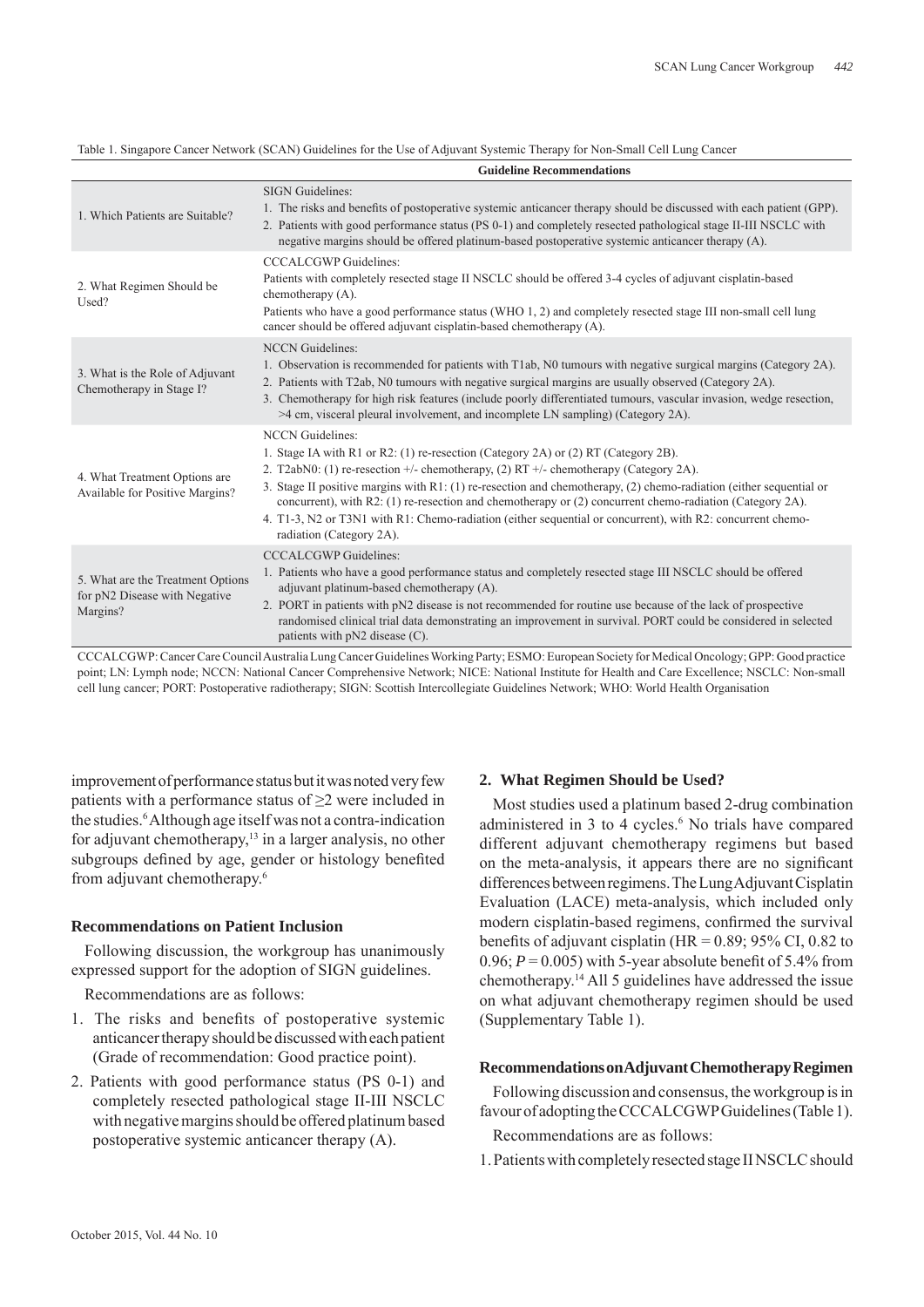be offered 3 to 4 cycles of adjuvant cisplatin based chemotherapy (A).

2. Patients who have a good performance status (WHO 1, 2) and completely resected stage III NSCLC should be offered adjuvant cisplatin-based chemotherapy (A).

# **3. What is the Role of Adjuvant Chemotherapy in Stage I?**

Most guidelines have recommended observation for T1ab, N0 NSCLC with negative margins (Supplementary Table 1). There is no evidence of a clear survival benefit for postoperative adjuvant chemotherapy for stage IA disease. The role of adjuvant chemotherapy in stage IB NSCLC remains controversial. There appears to be no benefit in patients with stage IA disease but there may be benefit in those with tumours  $\geq 4$  cm.<sup>15,16</sup> In a phase III study of patients with resected stage IB NSCLC randomised to carboplatin/paclitaxel or observation (CALGB 9633), survival was similar in both arms ( $HR = 0.83$ ; 95% CI, 0.64 to 1.08;  $P = 0.12$ ). Posthoc exploratory analysis demonstrated a significant survival difference in favour of adjuvant chemotherapy for patients who had tumours >4 cm in size (HR = 0.69; 95% CI, 0.48 to 0.99; *P* = .043). In a retrospective analysis of an adjuvant study JBR.10,4 patients with tumours 4 cm or larger benefited from adjuvant chemotherapy (HR =  $0.66$ ;  $95\%$  CI,  $0.39$  to 1.14;  $P=0.13$ ).<sup>16</sup> However, these analyses are posthoc and caution should be exercised in interpreting their significance.

# **Recommendations on the Role of Adjuvant Chemotherapy in Stage I**

After review of the guidelines and by consensus, the workgroup is in favour of adopting the NCCN guidelines.

Recommendations are as follows:

- 1. Observation is recommended for patients with T1ab, N0 tumours with negative surgical margins (Category 2A).
- 2. Patients with T2ab, N0 tumours with negative surgical margins are usually observed (Category 2A).
- 3. Chemotherapy is recommended for high risk features (include poorly differentiated tumours, vascular invasion, wedge resection, >4 cm, visceral pleural involvement, and incomplete LN sampling) (Category 2A).

# **4. What Treatment Options are Available for Positive Margins?**

Several guidelines have reviewed treatment options for positive margins and are summarised in Supplementary Table 1.

*Recommendations on the Treatment Options Available for Positive Margins*

By consensus, the workgroup has agreed to adopt the NCCN guidelines.

Recommendations are as follows:

- 1. Stage IA with R1 or R2: 1) re-resection (Category 2A) or 2) RT (Category 2B).
- 2. T2abN0: 1) re-resection  $+/-$  chemotherapy, 2) RT  $+/$ chemotherapy (Category 2A).
- 3. Stage II positive margins with R1: 1) re-resection and chemotherapy, 2) chemo-radiation (either sequential or concurrent), with R2: 1) re-resection and chemotherapy or 2) concurrent chemo-radiation (Category 2A).
- 4. T1-3, N2 or T3N1 with R1: Chemo-radiation (either sequential or concurrent), with R2: concurrent chemoradiation (Category 2A).

# **5. What are the Treatment Options for pN2 Disease with Negative Margins?**

Postoperative radiotherapy (PORT) has been reported in a meta-analysis to have an adverse effect in patients after complete resection of clinical early stage NSCLC with pathological N0 or N1 disease whereas for patients with stage III, N2 disease there was no clear evidence of an adverse effect.17 However the results were limited by the inclusion of small randomised studies using older radiotherapy techniques and dosing regimens. In a population base analysis within the Surveillance, Epidemiology, and End Results database, patients with N2 nodal disease (HR  $= 0.855$ ; 95% CI, 0.762 to 0.959;  $P = 0.0077$ ).<sup>18</sup> The Adjuvant Navelbine International Trialist Association (ANITA) study also reported postoperative radiotherapy improved survival in patients with N2 disease following adjuvant chemotherapy.<sup>19</sup> Guidelines on treatment options for pN2 disease with negative margins are summarised in Supplementary Table 1.

# **Recommendations on the Treatment Options for pN2 Disease with Negative Margins**

By consensus, the workgroup has adopted the CCCALCGWP guidelines.

Recommendations are as follows:

- 1. Patients who have a good performance status and completely resected stage III NSCLC should be offered adjuvant platinum-based chemotherapy (A).
- 2. PORT in patients with pN2 disease is not recommended for routine use because of the lack of prospective randomised clinical trial data demonstrating an improvement in survival. PORT could be considered in selected patients with pN2 disease (C).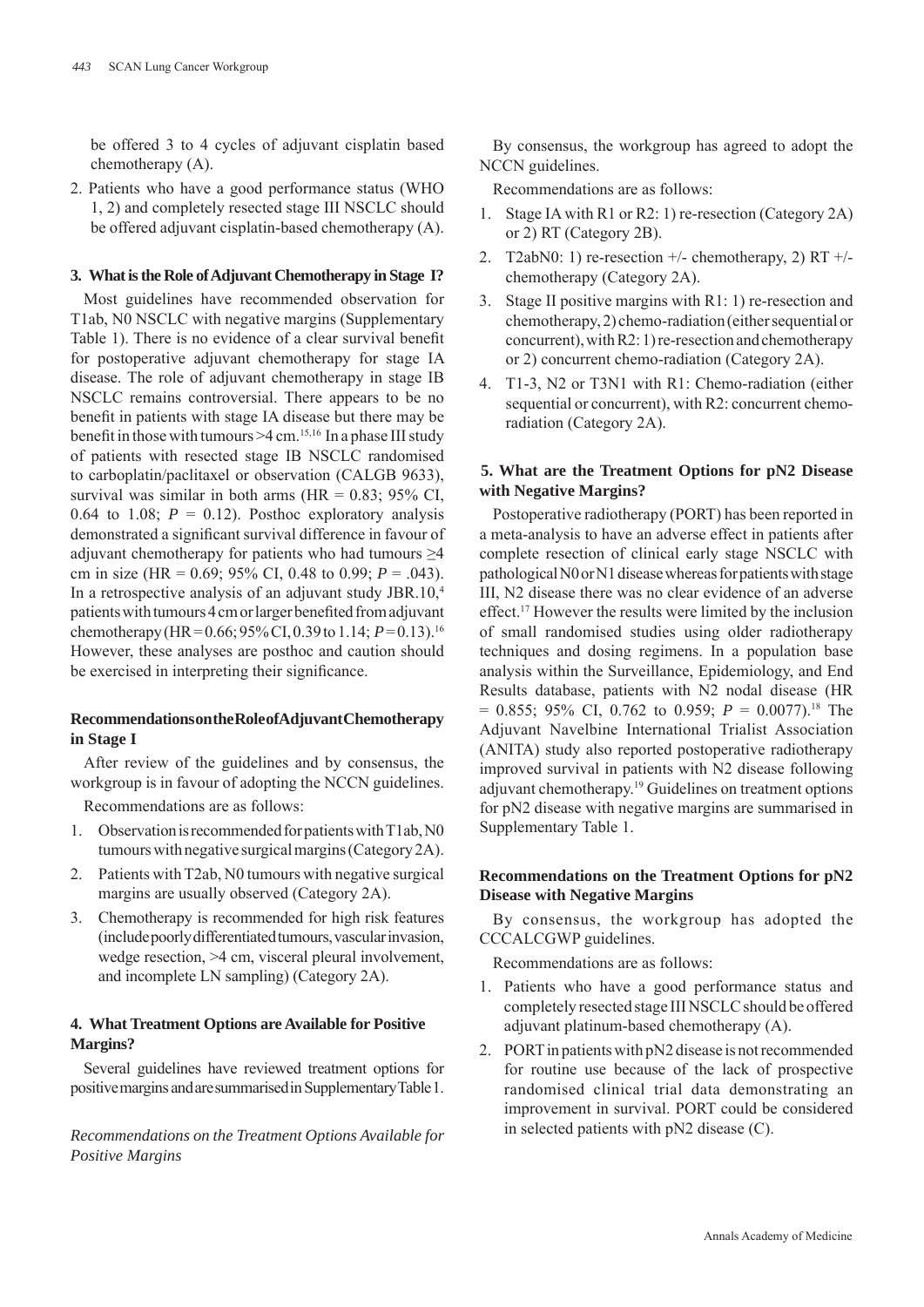The cost-effectiveness of adjuvant chemotherapy has been addressed in one study of patients.<sup>20</sup> In this study, a cost-effectiveness analysis of adjuvant chemotherapy from the perspective of Canada's public healthcare system was performed based on the study population derived from the landmark National Cancer Institute of Canada Clinical Trials Group JBR.10 adjuvant cisplatin-vinorelbine study.4 Ng and colleagues found the mean costs of treatment per patient in the observation and adjuvant chemotherapy arms were USD \$19,149 and \$25,110, respectively, with an incremental cost effectiveness ratio of USD \$5754 per life-year gained. The authors concluded adjuvant cisplatin and vinorelbine was a highly cost-effective treatment that compared favourably with other standard healthcare interventions.<sup>20</sup> No cost-benefit/cost-effectiveness analyses have been published locally.

# **Conclusion**

Guidelines have recommended adjuvant chemotherapy as the standard of care in patients with resected stage II-III NSCLC. Clinical questions related to adjuvant therapy for patients with resected NSCLC were identified. Local data on adjuvant therapy in patients with resected NSCLC is lacking. The development of local guidelines from international treatment recommendations using the ADAPTE methodology was feasible. Future work to implement, review and revise the guidelines is warranted.

#### *Confl icts of Interest*

*Dr Chang reports receiving advisory board fees from Pfi zer, Celegene and BMS and lecture fees from MSD, Pfi zer and BMS; Dr Tan, receiving research funding from Novartis and advisory board fees from Novartis, Boerhinger Ingelheim and Pfi zer; Dr Yeo, serving on advisory boards of Roche and Bayer; Ms Chew, Dr Chin, Dr Goh, Dr Leong, Dr Lim, Dr Lim, Dr Soo, Dr Tan and Dr Toh have nothing to disclose.*

#### *Acknowledgement*

*The workgroup members would like to thank Dr Tan Min-Han for helpful advice and guidance on preparing the manuscript.*

#### *Workgroup Members*

*The Members of the SCAN Lung Cancer Workgroup are Section Lead: Ross Soo, MBBS, FRACP, FAMS, Department of Haematology-Oncology, National University Cancer Institute, Singapore, Singapore; Workgroup Chairperson: Darren Lim, MBBS, MRCP (UK), Division of Medical Oncology, National Cancer Centre Singapore, Singapore; Workgroup Members (Voting): Alex Chang, MD, Oncology, John Hopkins Singapore, Singapore; Lita Chew, BSc (Pharm), MMedSc (Oncology) (UK), Department of Pharmacy, National Cancer Centre Singapore, Singapore; Tan Min Chin, MBBS, MRCP (UK,* 

*Edin), Department of Haematology-Oncology, National University Cancer Institute, Singapore, Singapore; Boon Cher Goh, MBBS (S'pore), FAMS, FRCP (Edin), Department of Haematology-Oncology, National University Cancer Institute, Singapore, Singapore; Swan Swan Leong, MBBS (S'pore), MRCP (UK), FAMS, OncoCare Cancer Centre, Singapore; Elaine Lim, FAMS, PhD, MBBChir, Singapore Oncology Consultants, Singapore; Hong Liang Lim, MBBS (S'pore), MMed (Int Med), FAMS (Med Onc), Parkway Cancer Centre, Singapore; Daniel Tan, MBBS (London), MRCP (UK), FAMS, Division of Medical Oncology, National Cancer Centre Singapore, Singapore; Tira Tan, BSc, MBBS, MRCP (UK), Division of Medical Oncology, National Cancer Centre Singapore, Singapore; Chee Keong Toh, MBBS, MRCP (UK), Division of Medical Oncology, National Cancer Centre Singapore, Singapore; Wee Lee Yeo, MBBS, MRCP (UK), FAMS (Med Onc), Oncology, John Hopkins Singapore, Singapore.*

#### *Reviewers*

*Invited reviewers were Gilberto Lopes, MD, MBA, Oncoclinicas Group, Brazil; Fergus Macbeth, MA, DM, FRCP, Wales Cancer Trials Unit, Cardiff University, UK.*

#### **REFERENCES**

- 1. Singapore Cancer Registry Interim Annual Registry Report Trends in Cancer Incidence in Singapore 2009-2013. National Registry of Disease Office. Health Promotion Board Singapore.
- 2. Singapore Cancer Registry Interim Annual Registry Report Trends in Cancer Incidence in Singapore 2008-2012. National Registry of Disease Office. Health Promotion Board Singapore.
- 3. International Adjuvant Lung Cancer Trial Collaborative Group. Cisplatinbased adjuvant chemotherapy in patients with completely resected nonsmall cell lung cancer. N Engl J Med 2004;350:351-60.
- 4. Winton T, Livingston R, Johnson D, Rigas J, Johnston M, Butts C, et al; National Cancer Institute of Canada Clinical Trials Group; National Cancer Institute of the United States Intergroup JBR.10 Trial Investigators. Vinorelbine plus cisplatin vs. observation in resected non-small cell lung cancer. N Engl J Med 2005;352:2589-97.
- 5. Douillard JY, Rosell R, De Lena M, Carpagnano F, Ramlau R, Gonzáles-Larriba JL, et al. Adjuvant vinorelbine plus cisplatin versus observation in patients with completely resected stage IB-IIIA non-small cell lung cancer (Adjuvant Navelbine International Trialist Association [ANITA]): a randomised controlled trial. Lancet Oncol 2006;7:719-27.
- 6. NSCLC Meta-analyses Collaborative Group. Adjuvant chemotherapy, with or without postoperative radiotherapy, in operable non-small cell lung cancer: two meta-analyses of individual patient data. Lancet 2010;375:1267-77.
- 7. The ADAPTE Collaboration (2009). The ADAPTE Process: Resource Toolkit for Guideline Adaptation. Version 2.0. Available at: www.g-i-n.net/ document-store/working-groups-documents/adaptation/adapte-resourcetoolkit-guideline-adaptation-2-0.pdf. Accessed on 26 April 2015.
- 8. NCCN Clinical Practice Guidelines in Oncology Non Small Cell Lung Cancer. Version 5.2015; Available at: www.nccn.org/professionals/ physician\_gls/pdf/nscl.pdf. Accessed on 26 April 2015.
- 9. Vansteenkiste J, De Ruysscher D, Eberhardt WE, Lim E, Senan S, Felip E, et al; ESMO Guidelines Working Group. Early and locally advanced non-small-cell lung cancer (NSCLC): ESMO Clinical Practice Guidelines for diagnosis, treatment and follow-up. Ann Oncol 2013;24 Suppl 6:vi89- 98.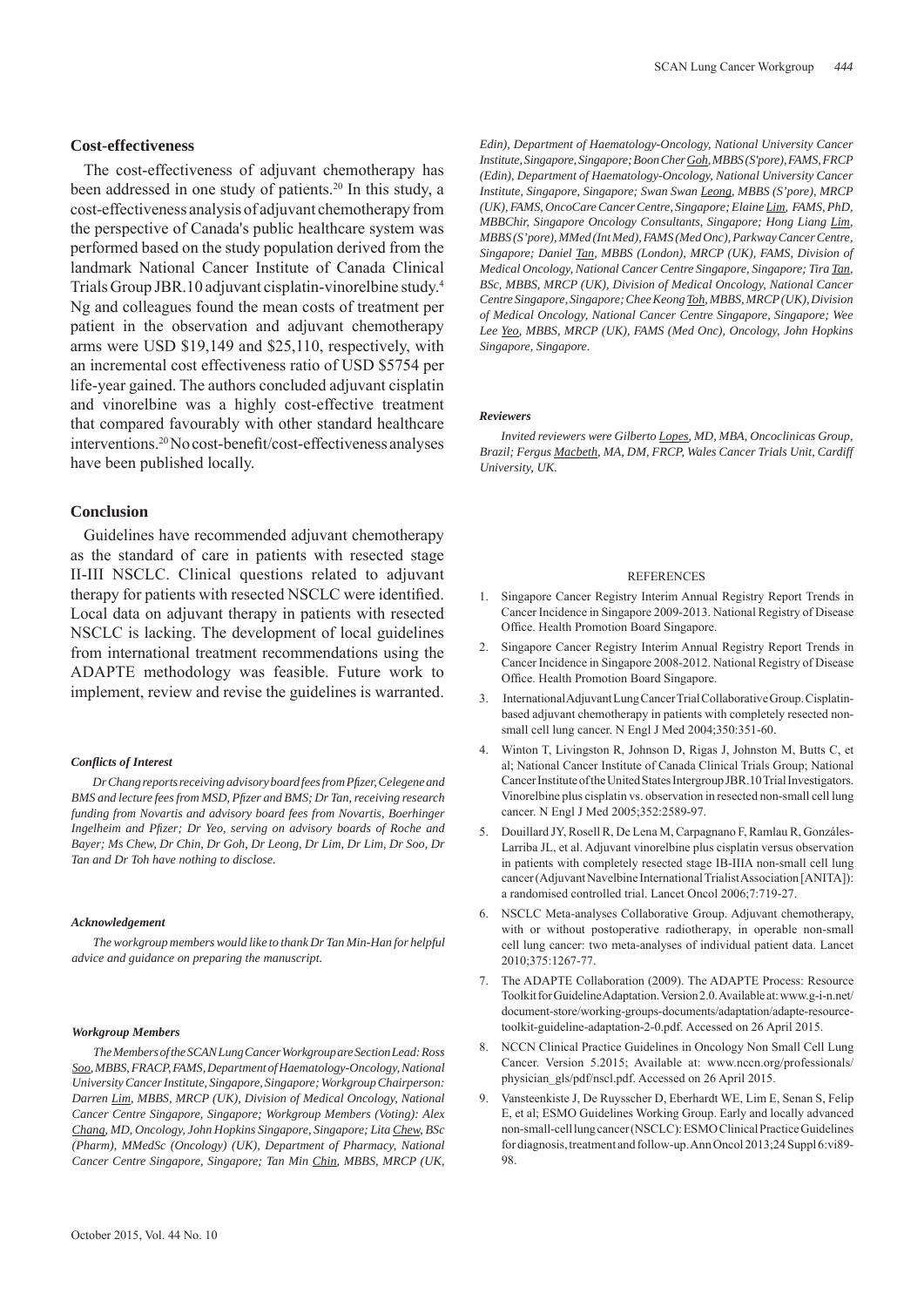- 10. NICE Pathways Treatment for Non-Small-Cell Lung Cancer, 2014. Available at: www.pathways.nice.org.uk/pathways/lung-cancer. Accessed on 1 March 2014.
- 11. Management of lung cancer. February 2014 SIGN publication no. 137. Available at: www.sign.ac.uk. Accessed on 1 March 2014.
- 12. Cancer Council Australia Lung Cancer Guidelines Working Party [Version URL: http://wiki.cancer.org.au/australiawiki/index.php?oldid=87098, cited 2015 Apr 26]. Available at: www.wiki.cancer.org.au/australia/ Guidelines:Lung\_cancer. Accessed on 26 April 2015.
- 13. Pepe C, Hasan B, Winton TL, Seymour L, Graham B, Livingston RB, et al; National Cancer Institute of Canada and Intergroup Study JBR.10. Adjuvant vinorelbine and cisplatin in elderly patients: National Cancer Institute of Canada and Intergroup Study JBR.10. J Clin Oncol 2007;25:1553-61.
- 14. Pignon JP, Tribodet H, Scagliotti GV, Douillard JY, Shepherd FA, Stephens RJ, et al; LACE Collaborative Group. Lung adjuvant cisplatin evaluation: a pooled analysis by the LACE Collaborative Group. J Clin Oncol 2008;26:3552-9.
- 15. Strauss GM, Herndon JE 2nd, Maddaus MA, Johnstone DW, Johnson EA, Harpole DH, et al. Adjuvant paclitaxel plus carboplatin compared with observation in stage IB non-small-cell lung cancer: CALGB 9633 with the Cancer and Leukemia Group B, Radiation Therapy Oncology Group, and North Central Cancer Treatment Group Study Groups. J Clin Oncol 2008;26:5043.
- 16. Butts C, Ding K, Seymour L, Twumasi-Ankrah P, Graham B, Gandara D, et al. Randomized phase III trial of vinorelbine plus cisplatin compared with observation in completely resected stage IB and II non-small-cell lung cancer: updated survival analysis of JBR-10. J Clin Oncol 2010;28:29-34.
- 17. Postoperative radiotherapy in non-small-cell lung cancer: systematic review and meta-analysis of individual patient data from nine randomised controlled trials. PORT Meta-analysis Trialists Group. Lancet 1998;352:257.
- 18. Lally BE, Zelterman D, Colasanto JM, Haffty BG, Detterbeck FC, Wilson LD. Postoperative radiotherapy for stage II or III non-small-cell lung cancer using the surveillance, epidemiology, and end results database. J Clin Oncol 2006;24:2998.
- 19. Douillard JY, Rosell R, De Lena M, Riggi M, Hurteloup P, Mahe MA; Adjuvant Navelbine International Trialist Association. Impact of postoperative radiation therapy on survival in patients with complete resection and stage I, II, or IIIA non-small-cell lung cancer treated with adjuvant chemotherapy: the adjuvant Navelbine International Trialist Association (ANITA) Randomized Trial. Int J Radiat Oncol Biol Phys 2008;72:695.
- 20. Ng R, Hasan B, Mittmann N, Florescu M, Shepherd FA, Ding K, et al; Working Group on Economic Analysis; Lung Disease Site Group; National Cancer Institute of Canada Clinical Trials Group. Economic analysis of NCIC CTG JBR.10: a randomized trial of adjuvant vinorelbine plus cisplatin compared with observation in early stage non-small-cell lung cancer--a report of the Working Group on Economic Analysis, and the Lung Disease Site Group, National Cancer Institute of Canada Clinical Trials Group. J Clin Oncol 2007;25:2256-61.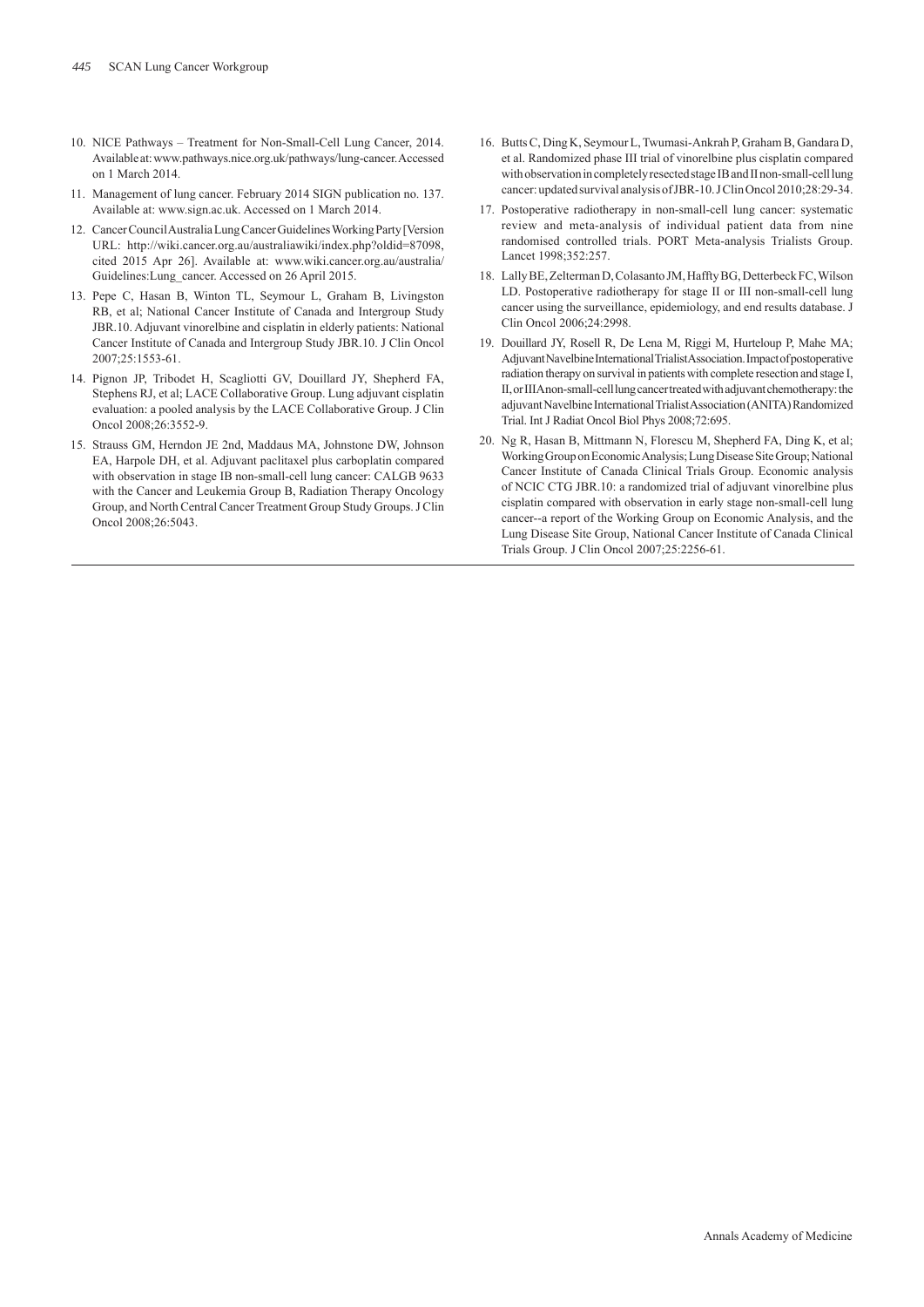|                                 |                                                           | Supplementary Table 1. International Guidelines for Adjuvant Systemic Therapy of NSCLC                                                                                                                                                                                                                                                                                                                                                                                                                                                                                                                                                                   |                                                                                                                                                                                                                                                                                                                                                                                                 |
|---------------------------------|-----------------------------------------------------------|----------------------------------------------------------------------------------------------------------------------------------------------------------------------------------------------------------------------------------------------------------------------------------------------------------------------------------------------------------------------------------------------------------------------------------------------------------------------------------------------------------------------------------------------------------------------------------------------------------------------------------------------------------|-------------------------------------------------------------------------------------------------------------------------------------------------------------------------------------------------------------------------------------------------------------------------------------------------------------------------------------------------------------------------------------------------|
| Guideline Title                 |                                                           | of Evidence)<br>Evidence Summary (Level                                                                                                                                                                                                                                                                                                                                                                                                                                                                                                                                                                                                                  | <b>Member Votes</b><br>Recommendation (Grade of Recommendation)                                                                                                                                                                                                                                                                                                                                 |
| 1. Which Patients are Suitable? |                                                           |                                                                                                                                                                                                                                                                                                                                                                                                                                                                                                                                                                                                                                                          |                                                                                                                                                                                                                                                                                                                                                                                                 |
| <b>NCCN</b>                     | $\mathbb{X}^{\mathsf{A}}$                                 |                                                                                                                                                                                                                                                                                                                                                                                                                                                                                                                                                                                                                                                          | Stage II-III with negative surgical margins (Category 1)                                                                                                                                                                                                                                                                                                                                        |
| <b>SIGN</b>                     | $\bullet$                                                 | follow-up, possibly due to an increase in non-cancer deaths in those treated<br>NSCLC confers an overall survival advantage of around 4% at 5 years (HR<br>an effect from SACT and better<br>with PS $\geq$ were included in the<br>$= 0.86$ ; 95% CI, 0.8 to 0.92). The benefit appears to diminish with longer<br>histology benefits more or less<br>Postoperative SACT in patients with completely resected stage II to IIIa<br>There appears to be a correlation between<br>performance status, but very few patients<br>No other subgroup defined by sex, age or<br>from adjuvant SACT (Level I++).<br>with SACT (Level I+).<br>trials (Level I++). | 13 of 13 votes.<br>The risks and benefits of postoperative systemic anticancer therapy should<br>Patients with good performance status (PS 0-1) who have completely<br>resected NSCLC (stage II to IIIa) (A).<br>be discussed with each patient (GPP).                                                                                                                                          |
| <b>NICE</b>                     | $_{\rm NA}$                                               |                                                                                                                                                                                                                                                                                                                                                                                                                                                                                                                                                                                                                                                          | Offer postoperative chemotherapy to patients with good performance status<br>Ensure eligible patients have the benefit of detailed discussion of the risks<br>(WHO 0 or 1) and T1-3 N1-2 M0 NSCLC<br>and benefits of adjuvant chemotherapy.                                                                                                                                                     |
| <b>ESMO</b>                     | $\stackrel{\triangle}{\simeq}$                            |                                                                                                                                                                                                                                                                                                                                                                                                                                                                                                                                                                                                                                                          | Adjuvant chemotherapy should be offered to patients with resected stage II<br>or III NSCLC (I,A).<br>$\bullet$                                                                                                                                                                                                                                                                                  |
| CCCALCGWP                       | $\mathbb{A}$                                              |                                                                                                                                                                                                                                                                                                                                                                                                                                                                                                                                                                                                                                                          | cisplatin-based chemotherapy to good performance status patients who are<br>70 years of age or older and/or who have clinically significant cardio-<br>For stage III NSCLC, caution is advised in recommending adjuvant<br>respiratory or renal comorbidities (PP).                                                                                                                             |
| 2. What Regimen Should be Used? |                                                           |                                                                                                                                                                                                                                                                                                                                                                                                                                                                                                                                                                                                                                                          |                                                                                                                                                                                                                                                                                                                                                                                                 |
| <b>NCCN</b>                     | $\stackrel{\Delta}{\simeq}$                               |                                                                                                                                                                                                                                                                                                                                                                                                                                                                                                                                                                                                                                                          | For patients with comorbidities or unable to tolerate cisplatin, carboplatin<br>Cisplatin combined with vinorelbine, etoposide, vinblastine, gemcitabine,<br>combined with paclitaxel (Category IIA).<br>docetaxel or pemetrexed (Category IIA)                                                                                                                                                 |
| <b>SIGN</b>                     |                                                           | No particular SACT regimen appears better than any other (Level II+).<br>Different SACT regimens were used in the trials but most contained<br>platinum                                                                                                                                                                                                                                                                                                                                                                                                                                                                                                  | Platinum-based postoperative systemic anticancer therapy (A).<br>٠                                                                                                                                                                                                                                                                                                                              |
| <b>NICE</b>                     | $\stackrel{\displaystyle\triangle}{\scriptstyle\searrow}$ |                                                                                                                                                                                                                                                                                                                                                                                                                                                                                                                                                                                                                                                          | Offer a cisplatin-based combination chemotherapy regimen for adjuvant<br>chemotherapy.<br>$\bullet$                                                                                                                                                                                                                                                                                             |
| ESMO                            | $\sum_{i=1}^{n}$                                          |                                                                                                                                                                                                                                                                                                                                                                                                                                                                                                                                                                                                                                                          | A 2-drug combination with cisplatin is preferable $(I, A)$ .<br>٠                                                                                                                                                                                                                                                                                                                               |
| CCCALCGWP                       | $\bullet$                                                 | based chemotherapy increases survival compared with observation. Further<br>In patients with operable stage II NSCLC, the evidence supports the use of<br>In patients with completely resected stage III NSCLC, adjuvant cisplatin-<br>research is required to identify which stage III patients have the most<br>3 to 4 cycles of adjuvant cisplatin-based chemotherapy (I, II).<br>favourable risk-benefit profile for adjuvant chemotherapy (I).                                                                                                                                                                                                      | 13 of 13 votes.<br>Patients with completely resected stage II NSCLC should be offered 3 to 4<br>Patients who have a good performance status (WHO 1, 2) and completely<br>resected stage III non-small cell lung cancer should be offered adjuvant<br>cycles of adjuvant cisplatin based chemotherapy (A).<br>cisplatin-based chemotherapy (A).                                                  |
|                                 |                                                           | PP: Practice point; RCT: Randomised controlled trial; SACT: Systemic anticancer therapy; SIGN: Scottish Intercollegiate Guidelines Network; WHO: World Health Organisation                                                                                                                                                                                                                                                                                                                                                                                                                                                                               | CCCALCGWP: Cancer Care Council Australia Lung Cancer Guidelines Working Party, ESMO: European Society for Medical Oncology; GPP: Good practice point; LN: Lymph node; NA: Not applicable;<br>NCCN: National Cancer Comprehensive Network; NICE: National Institute for Health and Care Excellence; NSCLC: Non-small cell lung cancer; PORT: Postoperative radiotherapy; PS: Performance status; |

SCAN Lung Cancer Workgroup

*446*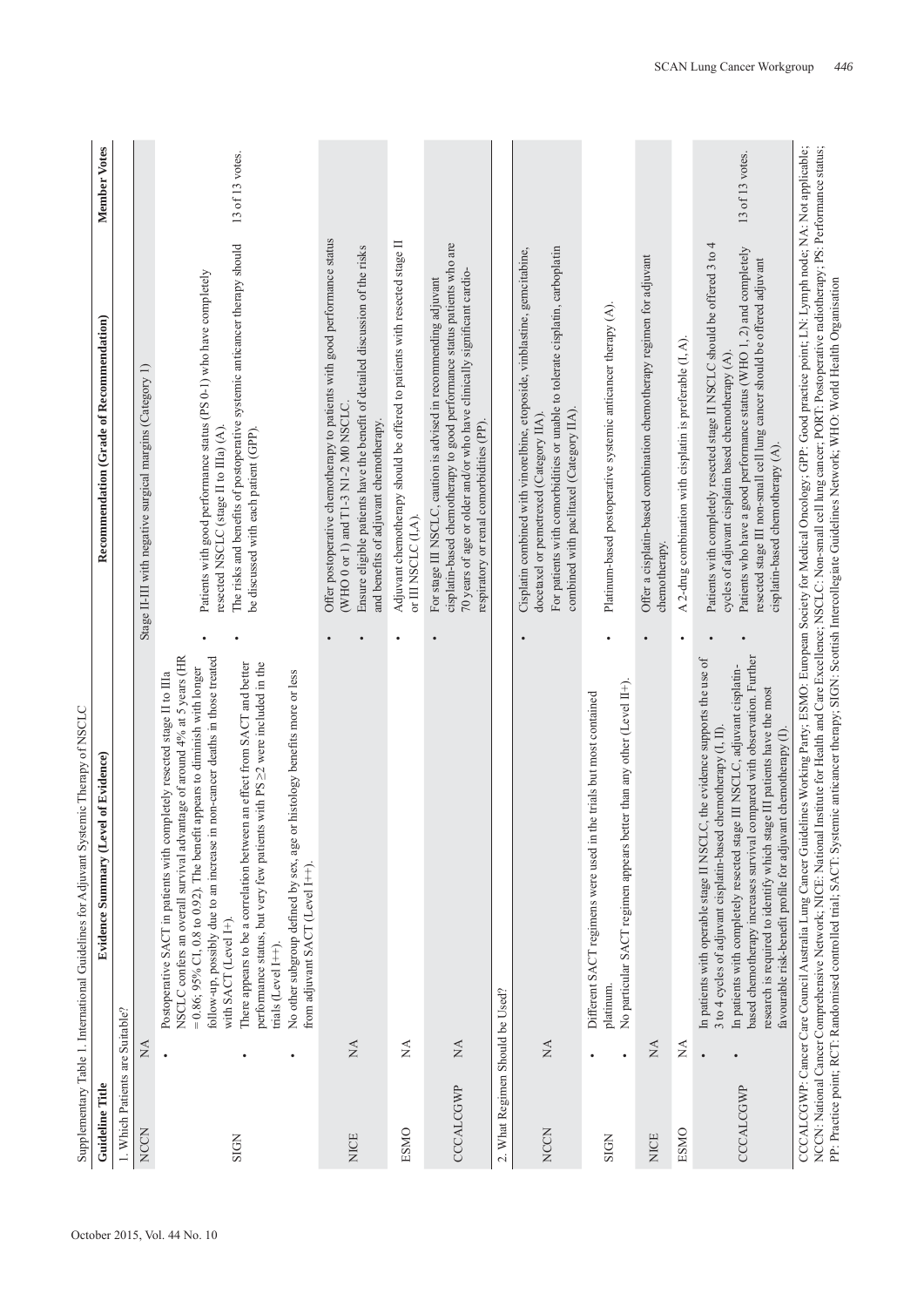| くっこ こくくり                                                             |
|----------------------------------------------------------------------|
| ï<br>į                                                               |
| ì                                                                    |
| l                                                                    |
| ׇ֖֖֖֧ׅ֧ׅ֪֪֪֦֧֪֪֪ׅ֚֚֚֚֚֚֚֚֚֚֚֚֚֚֚֚֚֚֚֡֬֞֝֬֝֬֓֡֬֝֬֓֬<br>$\overline{1}$ |
| i                                                                    |
| ŀ                                                                    |
| ł<br>ζ<br>Ì                                                          |

| <b>Guideline Title</b> |                                                       | <b>Evidence Summary (Level of Evidence)</b>                                                                                                                                                                                                                                                                                                                                                                                                                                                                                                                                                                                                                                                                                 | Recommendation (Grade of Recommendation)                                                                                                                                                                                                                                                                                                                                                                                                                                                                   | Member Votes    |
|------------------------|-------------------------------------------------------|-----------------------------------------------------------------------------------------------------------------------------------------------------------------------------------------------------------------------------------------------------------------------------------------------------------------------------------------------------------------------------------------------------------------------------------------------------------------------------------------------------------------------------------------------------------------------------------------------------------------------------------------------------------------------------------------------------------------------------|------------------------------------------------------------------------------------------------------------------------------------------------------------------------------------------------------------------------------------------------------------------------------------------------------------------------------------------------------------------------------------------------------------------------------------------------------------------------------------------------------------|-----------------|
|                        |                                                       | 3. What is the Role of Adjuvant Chemotherapy in Stage I?                                                                                                                                                                                                                                                                                                                                                                                                                                                                                                                                                                                                                                                                    |                                                                                                                                                                                                                                                                                                                                                                                                                                                                                                            |                 |
| <b>NCCN</b>            | $\lesssim$                                            |                                                                                                                                                                                                                                                                                                                                                                                                                                                                                                                                                                                                                                                                                                                             | Chemotherapy for high risk features (include poorly differentiated tumours,<br>Patients with T2ab, N0 tumours with negative surgical margins are usually<br>vascular invasion, wedge resection, >4 cm, visceral pleural involvement,<br>Observation is recommended for patients with T1ab, N0 tumours with<br>and incomplete LN sampling) (Category 2A).<br>negative surgical margins (Category 2A).<br>observed (Category 2A).                                                                            | 13 of 13 votes. |
| <b>SIGN</b>            |                                                       | but there may be benefit in those with tumours >4 cm. Further trials are<br>in patients with stage Ia disease<br>The benefit of adjuvant SACT in patients with stage I disease is less<br>certain. There appears to be no benefit<br>required in this group (Level 1+).                                                                                                                                                                                                                                                                                                                                                                                                                                                     | ≸                                                                                                                                                                                                                                                                                                                                                                                                                                                                                                          |                 |
| <b>NICE</b>            | $\stackrel{\displaystyle\triangle}{\scriptstyle\sim}$ | $\bullet$                                                                                                                                                                                                                                                                                                                                                                                                                                                                                                                                                                                                                                                                                                                   | status (WHO 0 or 1) and T2-3 N0 M0 NSCLC with tumours greater than 4<br>Consider postoperative chemotherapy in patients with good performance<br>cm in diameter.                                                                                                                                                                                                                                                                                                                                           |                 |
| <b>ESMO</b>            | ₹                                                     |                                                                                                                                                                                                                                                                                                                                                                                                                                                                                                                                                                                                                                                                                                                             | Consider in patients with resected stage IB disease and a primary tumour<br>$>4$ cm [II, B].                                                                                                                                                                                                                                                                                                                                                                                                               |                 |
| CCCALCGWP              | $\bullet$                                             | A subgroup analysis from one randomised trial suggested that there may be<br>to provide a survival benefit. Meta-<br>analyses reveal a small absolute survival benefit, in the order of 2% to 3%.<br>Platinum-based adjuvant chemotherapy for patients with stage IB NSCLC<br>In studies of adjuvant chemotherapy for stage I NSCLC, stage IA patients<br>were either excluded or represent a small percentage of the total number<br>of included patients. There is no evidence of a clear survival benefit for<br>in maximal diameter (II).<br>postoperative adjuvant chemotherapy for stage IA disease (II).<br>has not been consistently demonstrated<br>a benefit for tumours greater than 4 cm                        | Platinum-based adjuvant chemotherapy is not recommended for all patients<br>would fall under stage IIA. These patients may be considered for adjuvant<br>Postoperative adjuvant chemotherapy is not recommended for stage IA<br>Based on the $7th$ edition of TNM classification, tumour size of >5 cm<br>with stage IB NSCLC(B).<br>chemotherapy (PP).<br>NSCLC <sub>(B)</sub> .                                                                                                                          |                 |
|                        |                                                       | 4. What Treatment Options are Available for Positive Margins?                                                                                                                                                                                                                                                                                                                                                                                                                                                                                                                                                                                                                                                               |                                                                                                                                                                                                                                                                                                                                                                                                                                                                                                            |                 |
| <b>NCCN</b>            | $\lesssim$                                            |                                                                                                                                                                                                                                                                                                                                                                                                                                                                                                                                                                                                                                                                                                                             | chemo-radiation (either sequential or concurrent), with R2: 1) re-resection<br>Stage II positive margins with R1: 1) re-resection and chemotherapy, 2)<br>and chemotherapy or 2) concurrent chemo-radiation (Category 2A).<br>T2abN0: 1) re-resection +/- chemotherapy, 2) RT +/- chemotherapy<br>T1-3, N2 or T3N1 with R1: Chemo-radiation (either sequential or<br>concurrent), with R2: concurrent chemo-radiation (Category 2A).<br>Stage IA with R1 or R2: 1) re-resection or 2) RT.<br>(Category2B). | 13 of 13 votes. |
| <b>SIGN</b>            |                                                       | advantage in favour of RT (5-year survival 67% vs $58\%$ , $P = 0.048$ ). It is not<br>clear whether the adverse effect of PORT on survival applies to PORT using<br>The PORT meta-analysis suggests an adverse effect of radiotherapy on<br>in pathological stage I patients and demonstrated a significant survival<br>surgery; 2-year survival with adjuvant RT was 48% versus 50% in the<br>examined the effect of PORT<br>survival with a hazard ratio of 1.21 (95% CI, 1.08 to 1.34), favouring<br>Postoperative radiotherapy (PORT) has been shown to reduce local<br>modem planning techniques and treatment technology (Level I++)<br>surgery alone group. A subsequent RCT<br>recurrence in the radiotherapy arm. | Patients with NSCLC who have had complete tumour resection should not<br>receive postoperative radiotherapy, except as part of a randomised trial<br>(Grade A).                                                                                                                                                                                                                                                                                                                                            |                 |
|                        |                                                       |                                                                                                                                                                                                                                                                                                                                                                                                                                                                                                                                                                                                                                                                                                                             | CCCALCGWP: Cancer Care Council Australia Lung Cancer Guidelines Working Party, ESMO: European Society for Medical Oncology; GPP: Good practice point; LN: Lymph node; NA: Not applicable;                                                                                                                                                                                                                                                                                                                  |                 |